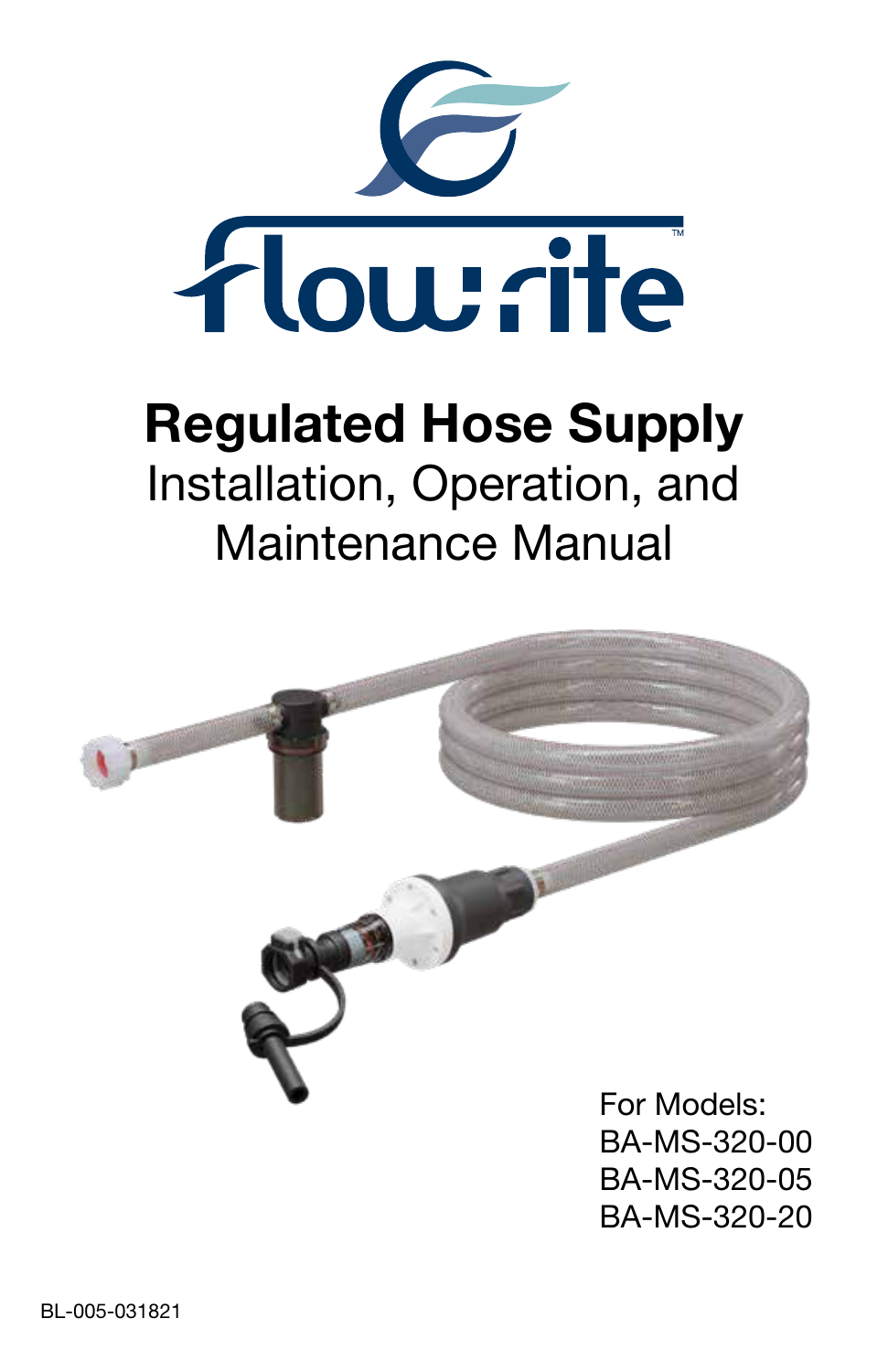## **General Information & Precautions**

This publication provides detailed instructions for installing the regulated hose supply. Thoroughly review this document before any installation procedures are performed.



The following safety statements must be read, understood, and heeded before a kit is installed. Failure to do so could result in personal injury and/or property damage.

## **A** Danger

- Battery Explosive gases! Do not smoke. Keep sparks and flames away from vehicle and service areas. Ventilate when charging or operating vehicle in an enclosed space. Wear safety glasses and rubber gloves when working on or near batteries.
- Battery Poison! Contains acid! Causes severe burns. Avoid contact with skin, eyes, or clothing.

#### Antidotes:

- External: Flush with water. Call a physician immediately.
- Internal: Drink large quantities of milk or water. Follow with milk of magnesia or vegetable oil. Call a physician immediately.
- Eyes: Flush with water for 15 minutes. Call a physician immediately.

## <u>A</u> Warning

- Follow the procedures exactly as stated in this instruction, and heed all DANGER, WARNING, and CAUTION statements in this instruction manual as well as those on the vehicle and battery charger.
- Only trained technicians should service or repair the single point watering system. Anyone doing even simple repairs or service should have knowledge and experience in plumbing, electrical, and mechanical repair. The appropriate instructions must be used when performing maintenance, service, or accessory installation.
- Prior to servicing the vehicle or leaving the vehicle unattended, turn the key switch OFF, remove the key, and chock the wheels when servicing the vehicle.
- Wear safety glasses or approved eye protection when servicing any part of the watering system. Wear safety glasses and rubber gloves when working on or near batteries.
- Do not wear loose clothing or jewelry such as rings, watches, chains, etc., when servicing the vehicle or battery charger.
- Moving parts! Do not attempt to service the vehicle while it is running.
- Use insulated tools when working near batteries or electrical connections. Use extreme caution to avoid shorting of components or wiring.
- If wires are removed or replaced, make sure wiring and wire harness are properly routed and secured. Failure to properly route and secure wiring could result in vehicle malfunction, property damage, personal injury, or death.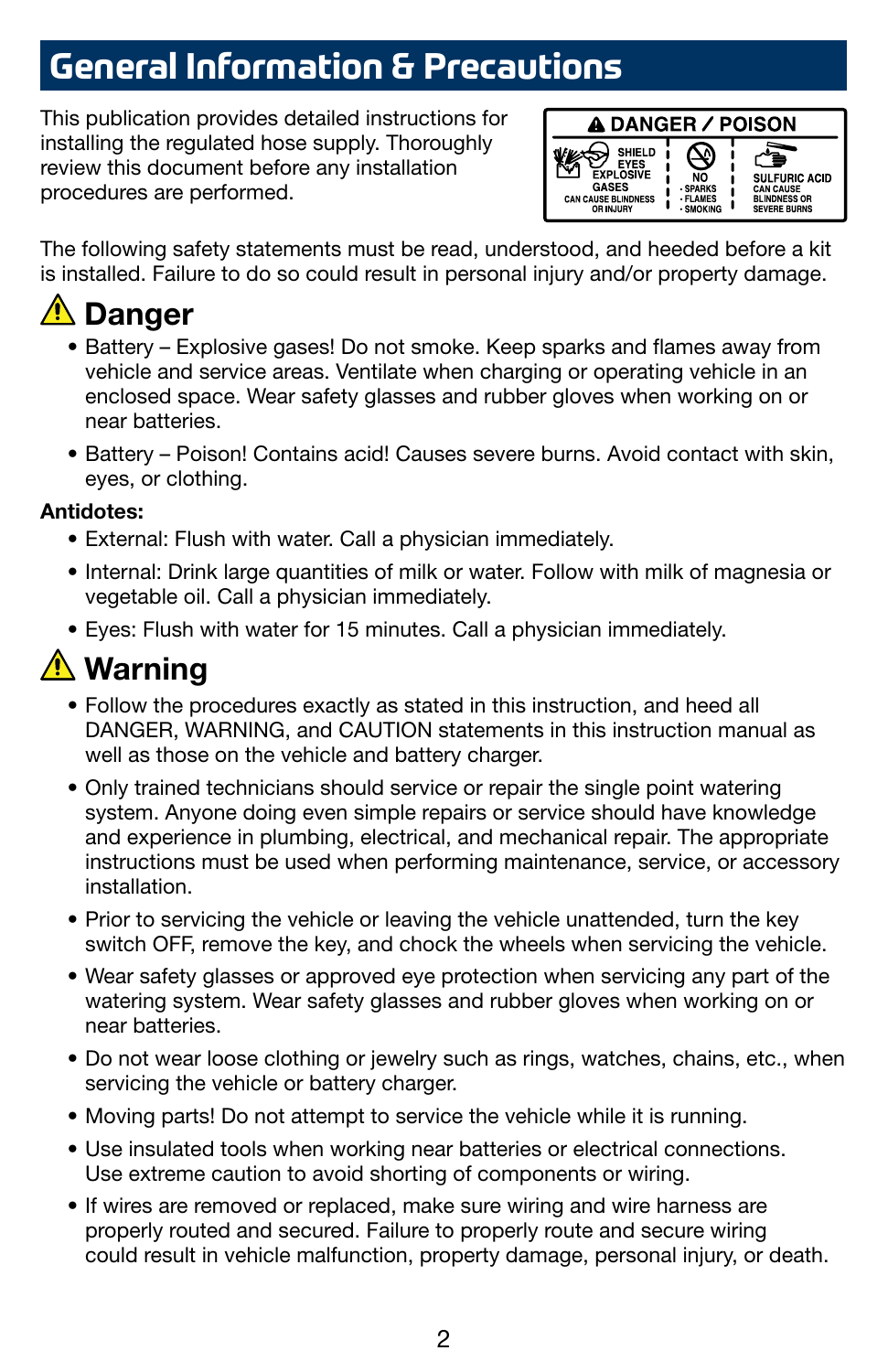## **Package Contents**

*Note: Pictures may differ slightly from your specific application.*



Hose End Assembly  $Qty = 1$ 



Hose BA-MS-320-00 Qty = (0) BA-MS-320-05 Qty = (1) 5 ft BA-MS-320-20 Qty = (1) 20 ft

## **Installation**

### Step 1

### Determine Location

Proper facility water supply requirements found on page 8. Ensure that the facility water supply does not have an unusually high demand that could affect it pressure and flow performance.

### Step 2

### Make Connection

Connect inlet hose to a dedicated Step 2 water spigot.

### Step 3

### Qualify Water Supply

Check flow rate through included purger by mating purger with hose end assembly. Verify that a minimum of 2 GPM (gallons per minute) is achieved. This can be measured with a bucket and a stop watch or a watch with a second hand.

*Note: Should a 2 GPM flow rate not be produced, refer to the troubleshooting guide in your water supply's instruction booklet.*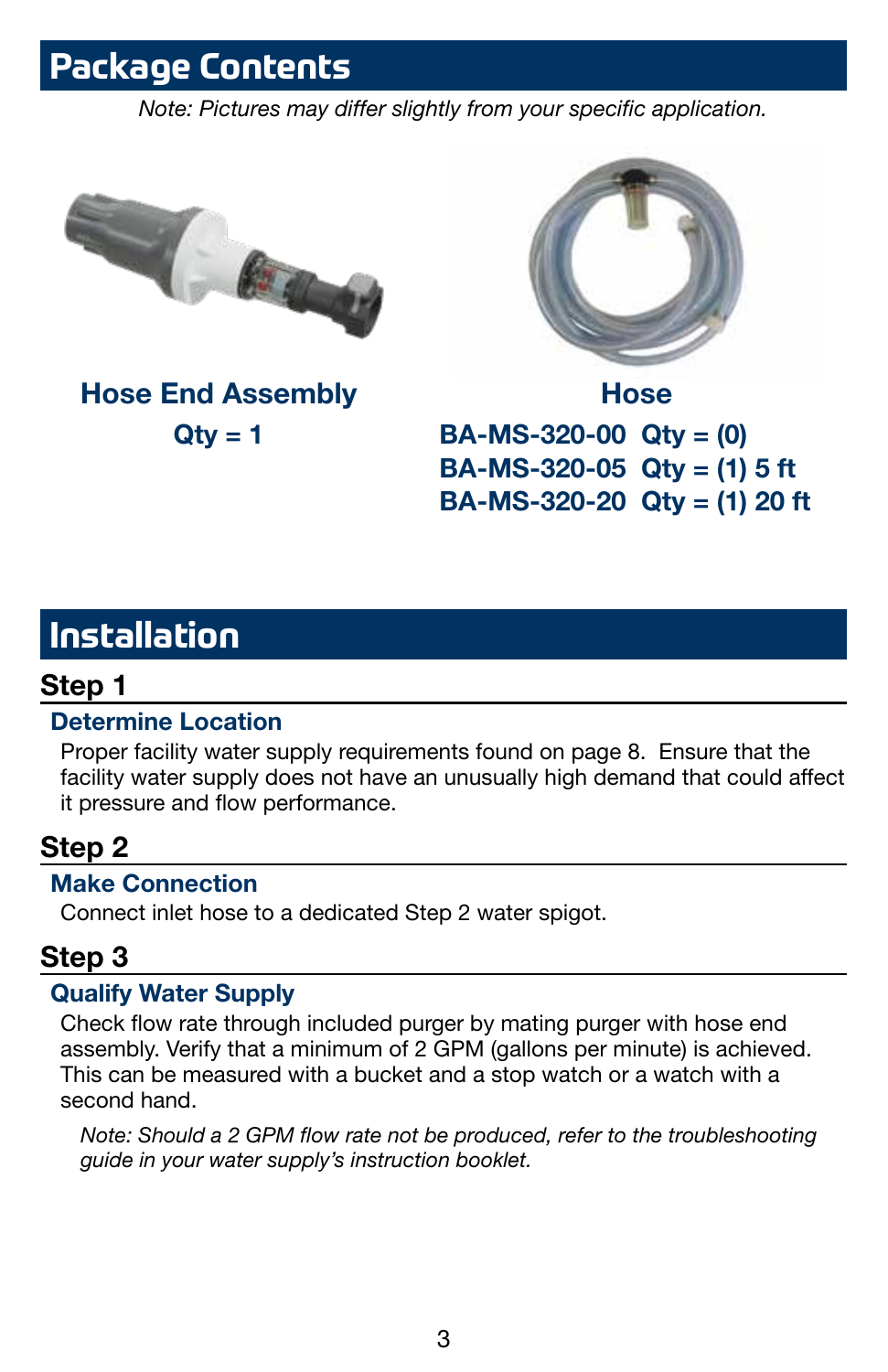## **Watering Procedures**

#### Water After Charge

Electrolyte levels drop during discharge and rise during charge. In addition, charging generates heat, fluid expansion, and explosive gases. Watering a battery before charge (or with a low charge level) can lead to boil over, resulting in potential damage to the watering system, battery, and vehicle. When needed, water must only be added to a fully charged battery. If the battery has been neglected and water levels have fallen below the plates, water should be manually added to just cover the plates. After the battery has been charged, you can finish filling with the watering system.

#### Watering Intervals

Watering intervals are dependent on the local climate, charging methods, application, and age of batteries. Flow-Rite recommends checking consumption rates manually or with the optical indicator (when equipped). New batteries should be checked once a month and older batteries weekly until water consumption rates are known.

Typically for a heavy use application, watering a maximum of once per week is recommended, and for light use applications once per month. Do not water a battery that has been sitting for an extended period of time with no activity (non-use or not on charge) such as a battery that has sat idle over the weekend. It is best to water a warm battery that has just been fully charged.

*I***M Important:** Water quality is important to maintain the life of your *battery and watering system. Always use water that meets the quality requirements of your battery's manufacturer.*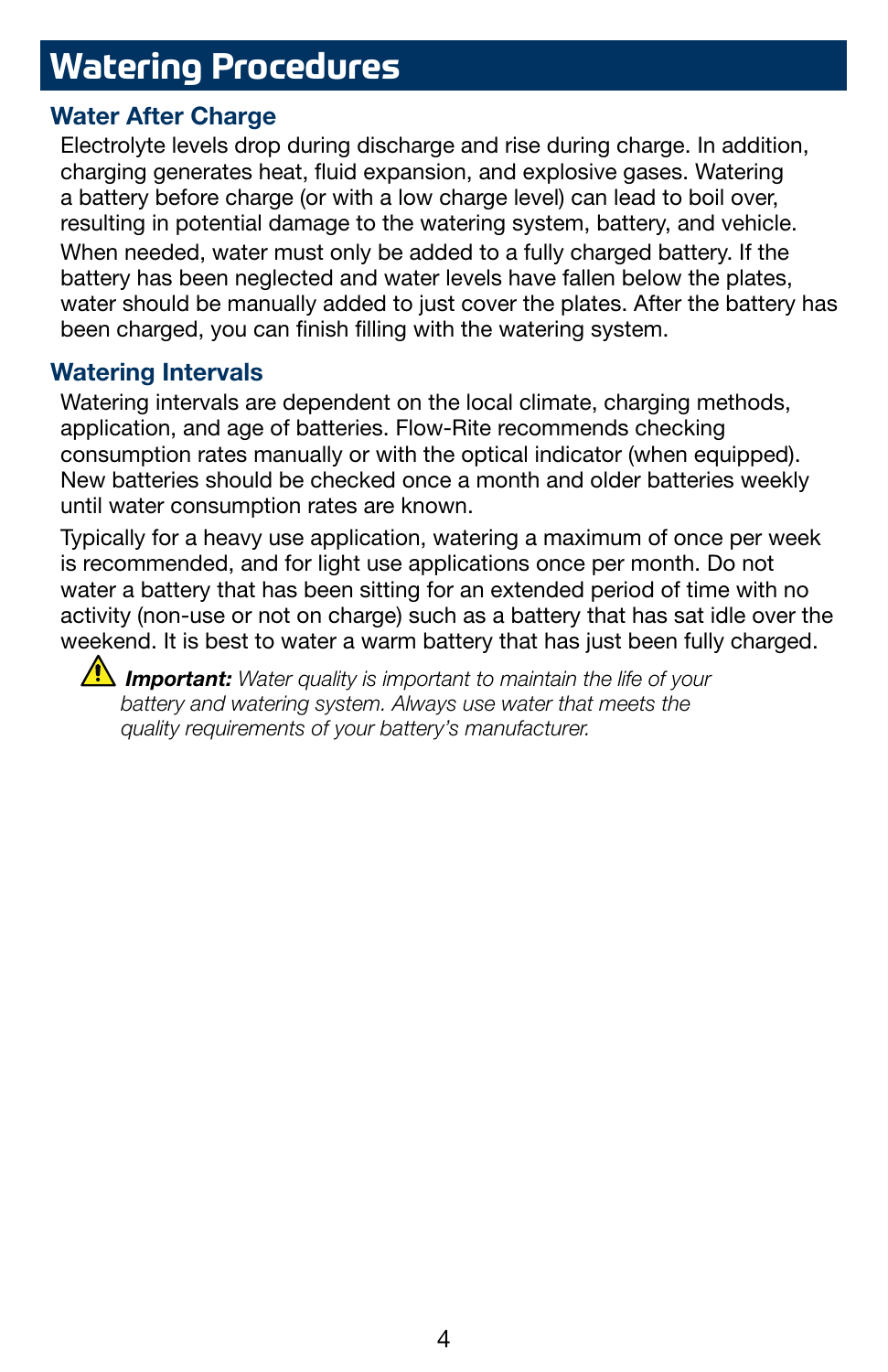## **Battery Watering Operation**

## Step 1

### Open Spigot

Ensure that the water spigot is fully open.

### Step 2

### Qualify Water Supply

Check flow rate through included purger by mating purger with hose end assembly. Verify that a minimum of 2 GPM (gallons per minute) is achieved. This can be measured with a bucket and a stop watch or a watch with a second hand.

*Note: Should a 2 GPM flow rate not be produced refer to the troubleshooting guide in your water supply's instruction booklet.*

## Step 3

### Remove Dust Cover & Mate Couplers

Insert the male coupler on the SPW system into the female coupler on the end of the water supply.

## Step 4

### Observe Flow Indicator

The red balls inside the flow indicator will begin to spin indicating that water is flowing into the battery. As the cells fill and the valves shut off, the balls will begin to spin slower until they come to a stop. This indicates that all valves have shut off and filling is complete.

## Step 5

### **Disconnect**

When the balls stop spinning, and not before, immediately disconnect the couplers by depressing the push button on the female coupler.

*Warning! If the water supply is left connected after the filling process is finished, it could lead to an overfill. Disconnecting before the balls come to a complete stop will lead to under-filled cells.*



**Caution:** If at any time during the filling process you have a *valve failure, disconnect immediately and refer to the troubleshooting section.*

## Step 6

### Replace Dust Cover

Place dust cover back over the male coupler.





NOTE: Disconnect water supply AFTER red balls stop spinning.

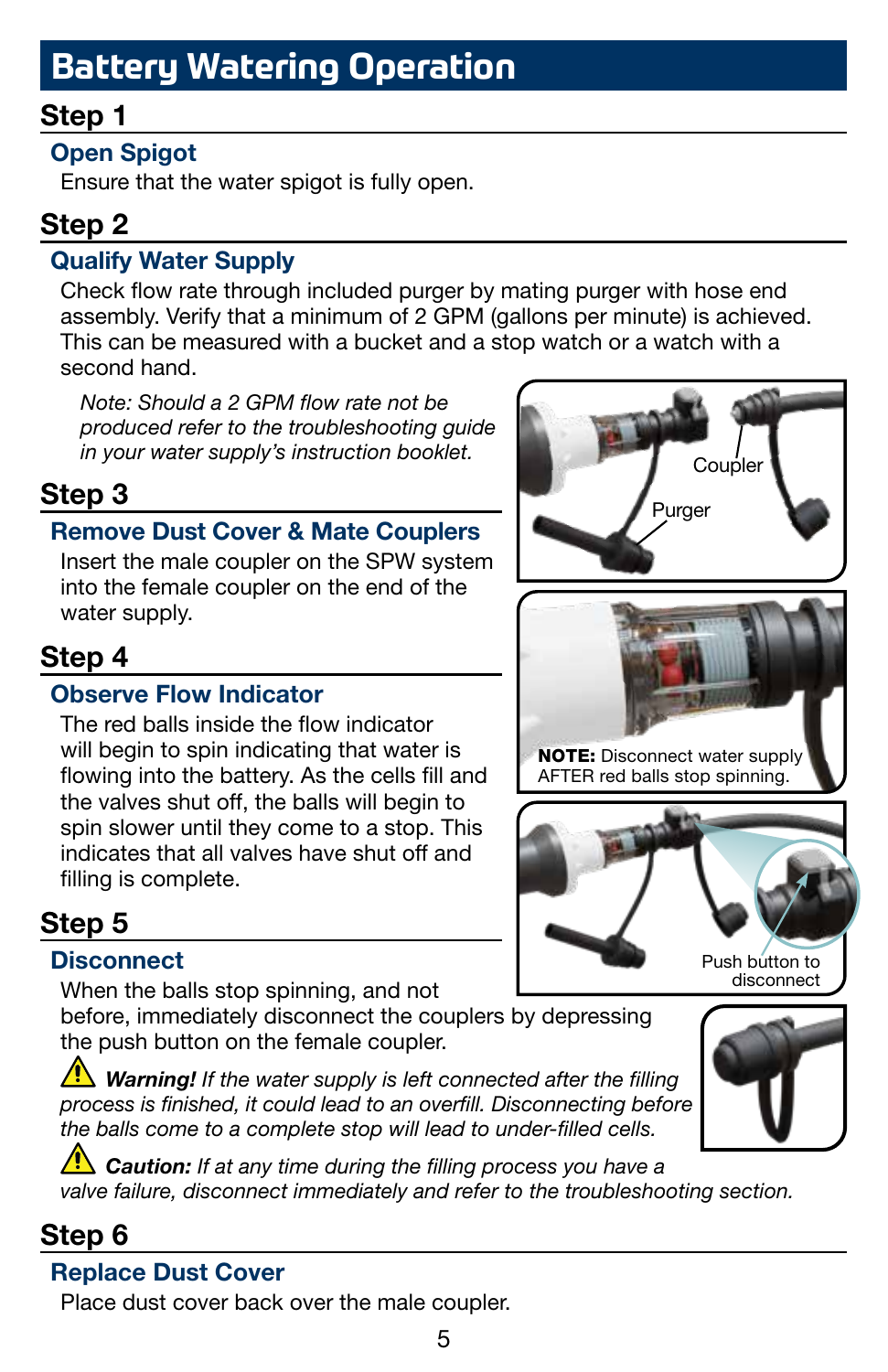## **Regular Maintenance**

Your water supply requires regular preventative maintenance on at least a quarterly basis.

#### Water Supplies

Clean or replace all filters / line strainers as necessary. Failure to do so can cause a reduction in the water pressure and flow rates needed to operate the system properly. A filter screen can be found on the inlet of the regulator, and inside line strainer on all regulated hose supplies.



- 
- 

#### Watering Systems

Please refer back to your specific system instructions for proper routine maintenance of the battery mounted components.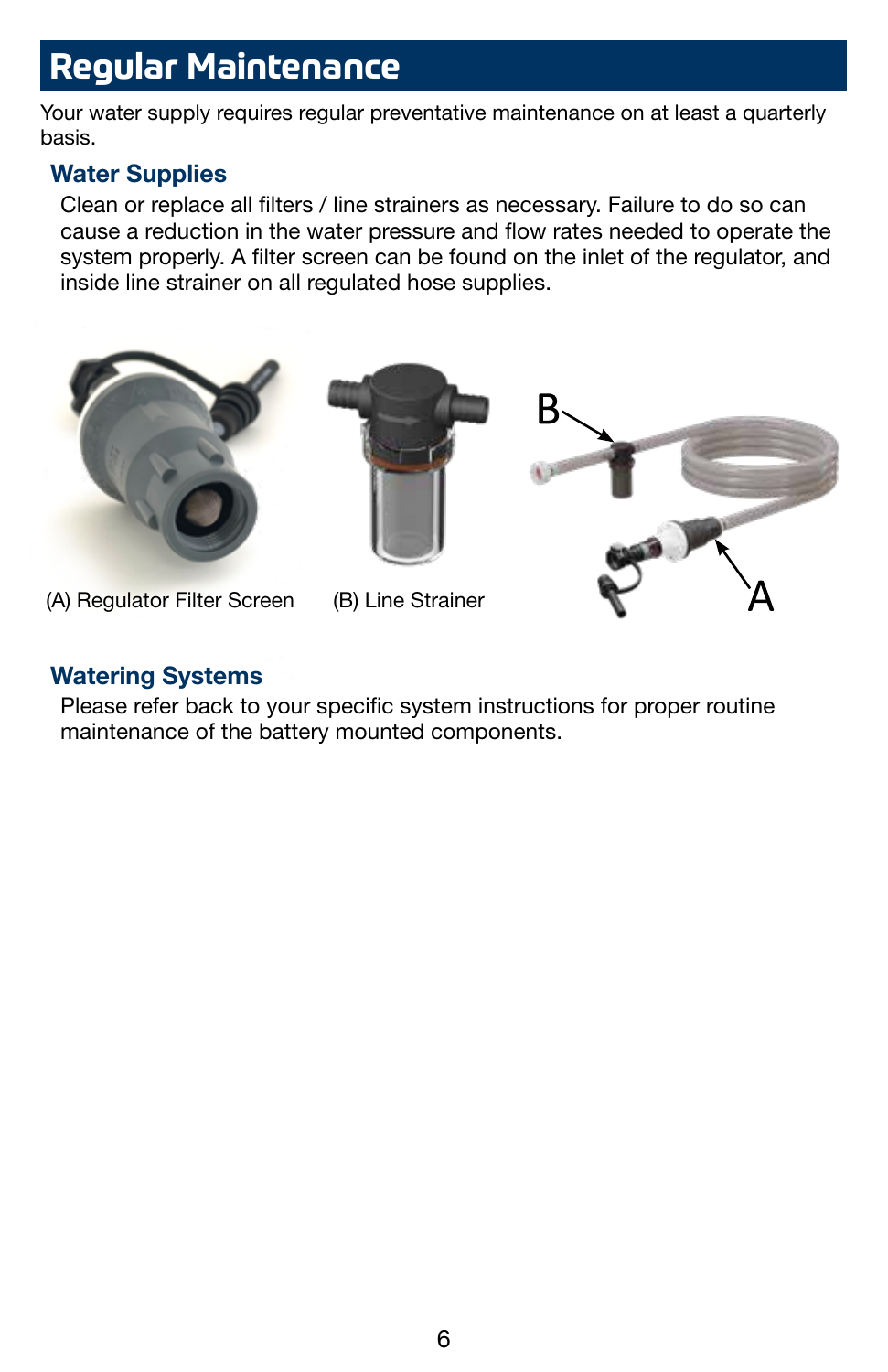## **Seasonal Maintenance**

#### Water Supplies

Water supplies must be drained and stored in an empty state if they will be exposed to freezing temperatures. Failure to do so can cause permanent damage.

#### Watering Systems

If you have vehicles that are taken out of service or put into storage for a period of 6 weeks or longer, your single point watering system will require seasonal maintenance. To winterize the SPW system simply drain any remaining water from the feed tube. Additionally the following steps need to be followed when bringing your vehicle back into service.

- 1. After the batteries have been fully charged/equalized, connect the system to its water supply for 3-5 seconds then disconnect regardless of whether or not the batteries are completely full.
- 2. Return the vehicle back to normal operation.
- 3. Place the vehicle back into its regular watering schedule (waiting at least one week until next watering).